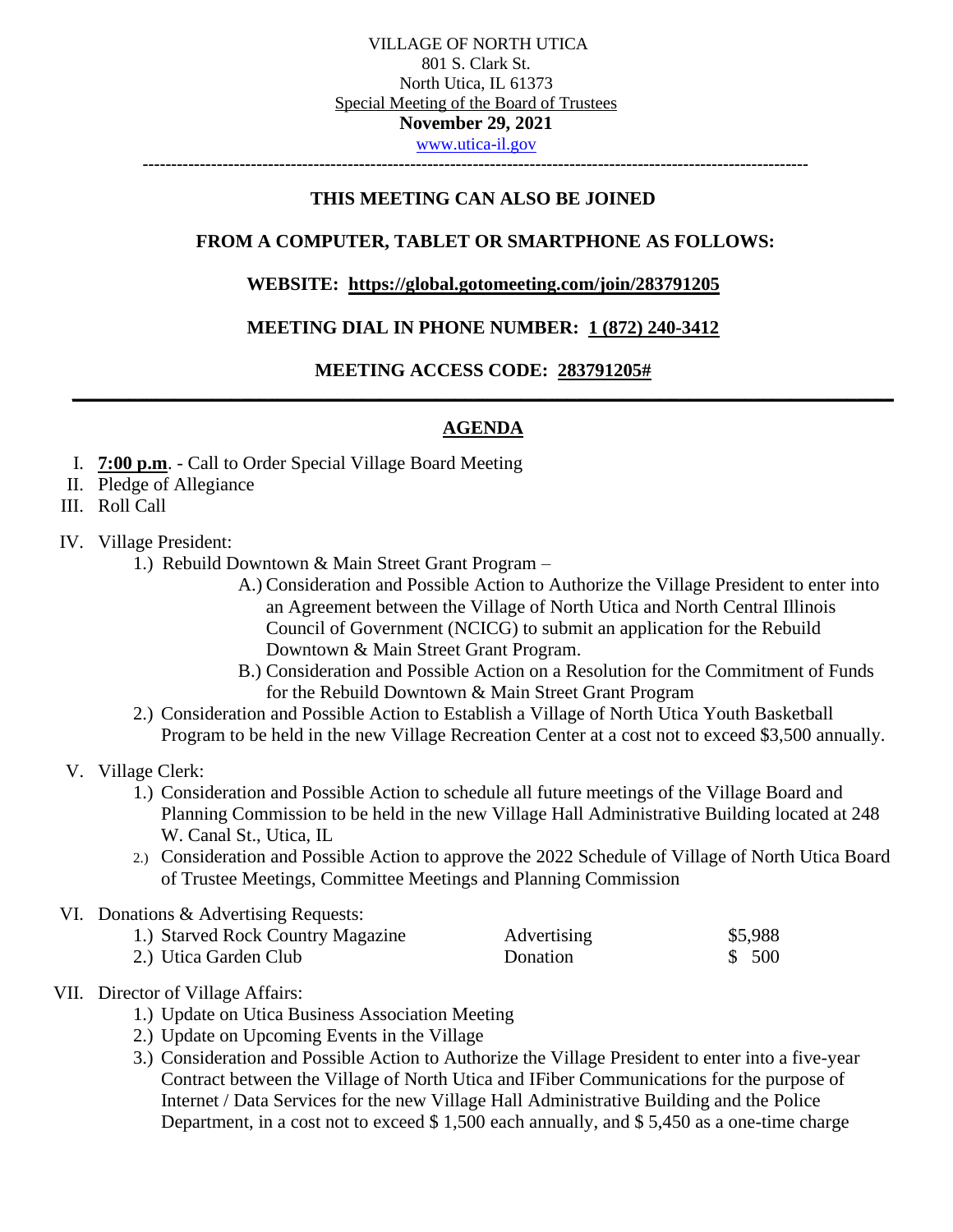**---------------------------------------------------------------------------------------------------------------------**

## VIII. Village Treasurer

- IX. Police Department; Chief Damron
- X. Building / Zoning Enforcement
- XI. Maintenance Department
	- 1.) Updates- Upcoming / Ongoing projects in the Village
	- 2.) Update Status of the 2021 Project List
	- 3.) Consideration and Possible Action for the purchase of a new Salt Spreader not to exceed \$6,000
	- 4.) Consideration and Possible Action to Authorize the Village President to enter into an Agreement with H. R. Green for the purpose of Engineering  $&$  Consulting for projects within the Water / Wastewater Department
	- 5.) Consideration and Possible Action to Authorize the Village President to enter into an Agreement with Stewart Spreading, Inc. for services being provided in the Wastewater Treatment Plant, including weed and vegetation removal and the replacement of a Rock Filter

### XII. Village Engineer:

- 1.) Update Upcoming / Ongoing projects in the Village
- 2.) Update regarding the Non-MFT Road Project
- 3.) Update regarding the New Village Hall Administrative Building

#### XIII. Village Attorney

- XIV. Committee / Trustee Reports:
	- 1.) Updates from Committees:
		- A.) Village of North Utica Governmental Affairs Committee
		- B.) Village of North Utica Fire & School Liaison Committee
		- C.) Village of North Utica Zoning Ordinance Review Committee
- XV. Public Comment
- XVI. Executive Session
	- 1.) The appointment, employment, compensation, discipline, performance or dismissal for specific employees
	- 2.) Pending Litigation
	- 3.) Purchase/Sale/Lease of Real Property
- XVII. Possible Action regarding Executive Session items
	- 1.) The appointment, employment, compensation, discipline, performance or dismissal for specific employees
	- 2.) Pending Litigation
	- 3.) Purchase/Sale/Lease of Real Property
- XVIII. Adjournment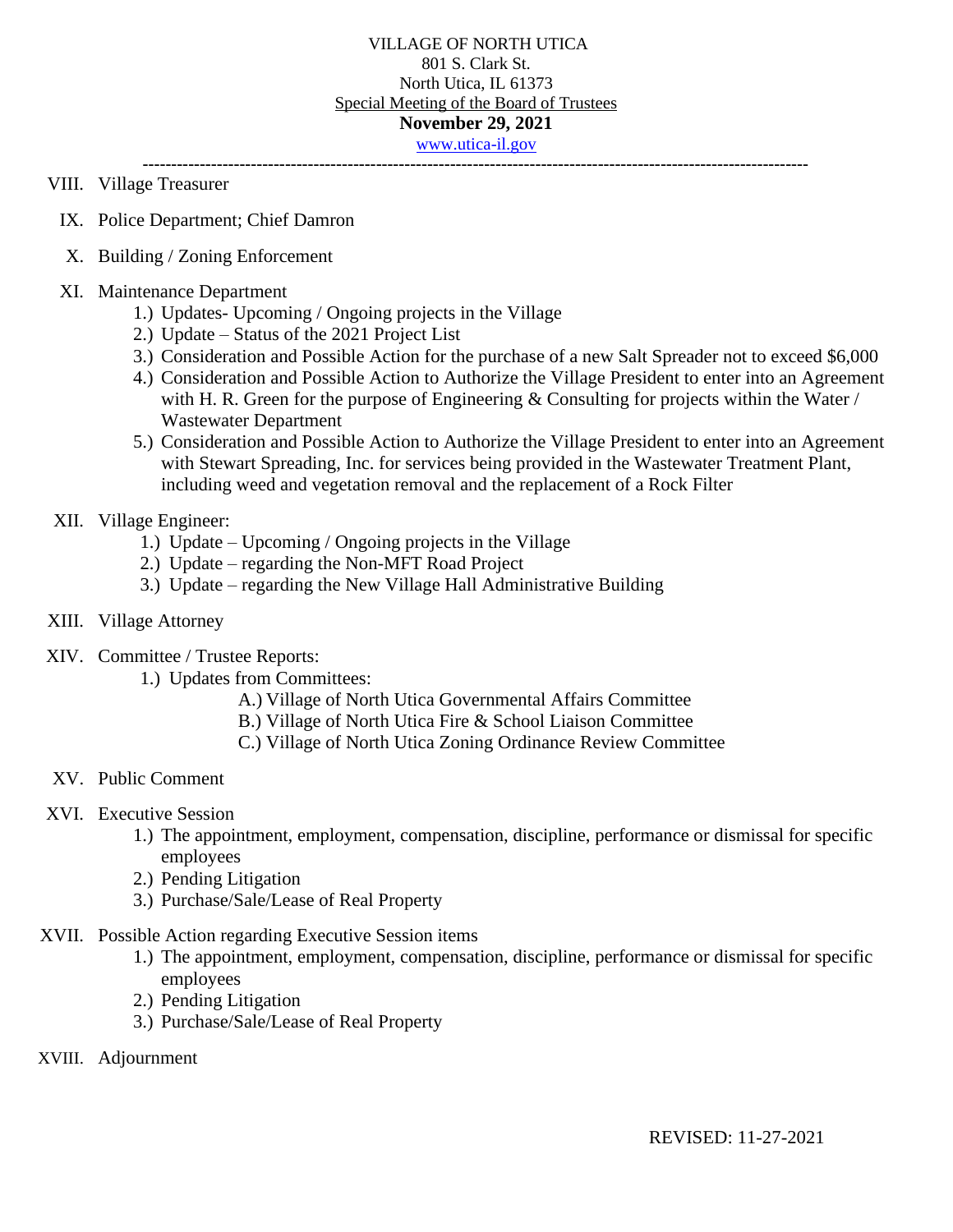**---------------------------------------------------------------------------------------------------------------------**

# MINUTES

At 7:03 pm the Meeting was called to Order by Village President David Stewart who then led the Pledge of Allegiance. Village Clerk Laurie Gbur recorded the meeting attendance. Present at the meeting were Trustees John Schweickert, Nate Holland, Mary Pawlak and Jim Schrader. Trustee Debbie Krizel attended via remote access. Also present were Village Engineer Kevin Heitz, Public Works Director / Zoning Enforcement Officer Curt Spayer, Director of Village Affairs Jamie Turczyn, Village Treasurer Jill Margis and Police Chief Rodney Damron. Village Attorney Herb Klein was absent from the meeting.

Village President: Mayor Stewart stated that he would like to establish a Youth Basketball Program for 1st through 4<sup>th</sup> grade students. The cost to hold the program at the new community recreation center would be approx. \$4000. This amount would cover expenses for the Program Director, an Assistant Coach, t-shirts as well as other one-time expenses to begin the program. This would become an annual program for the community to enjoy. Children from the Village of North Utica would be charged a reduced fee to participate in the program however, children from other communities are welcome to join as well. The program would begin on January 10, 2022 and it would run from  $6 - 8$  pm on Mondays and Thursdays, through February 14, 2022. The Board agreed that this would be a great thing for the children in the community. It was motioned by Trustee Schrader, seconded by Trustee Schweickert to approve the establishing a Youth Basketball Program in the Village of North Utica at a cost not to exceed \$4,000.

5 Yes Motion Carried

Mayor Stewart provided a brief summary regarding the Rebuild Downtown & Main Street Grant Program. The Village would like to do a project in the area of the vacant block of Mill St. that was destroyed by the tornado in 2004. The Village currently owns several lots and the project would consist of building the property up and out of the floodplain, constructing approx. 12 small 12 X 12 buildings to offer retail space to small businesses and artisans and to extend the Mill St. streetscape with stamped concrete sidewalks and lighting.

Mayor Stewart then introduced Mr. Kevin Lindeman and Ms. Ali Brayboy, NCICG, to provide further details about the Grant and the application process.

Ms. Brayboy stated that DCEO is offering funding for a Rebuild Downtown & Main Street Grant that is both Federal and State funded. Grants are awarded to local businesses, non-profit organizations and communities for business development following the effects of the Covid-19 pandemic. A matching local share is not required however, it helps with the consideration of our application to provide some matching funds from the Village

Mayor Stewart stated that letters of support to include with our application would be requested from local Officials, businesses, residents, agencies and organizations.

Village Engineer Heitz stated that this is a great opportunity to secure funding for a project that can begin development of that area. The property has been challenging to developers due to being in a floodplain. In addition to construction, Developers would have the cost of flood insurance to be able to develop the property in its' current condition. By the Village removing the property from the floodplain, this will encourage future development while allowing small business owners to lease the buildings for retail space for the season to establish and grow their businesses. Some business owners aren't ready to establish their business in a larger retail space due to the size and the cost of rent, therefore this benefits them by providing a place for them to start. Similar examples of Mini Shops are the Batavia Boardwalk Shops and Muskegon Western Market Shops.

Mayor Stewart stated that this would also provide additional foot-traffic and tourism to our community and to our other local businesses which would increase State and local sales tax revenue. He then encouraged the Board to reach out to residents to seek letters of support by December  $10<sup>th</sup>$  so that they can be included with our application.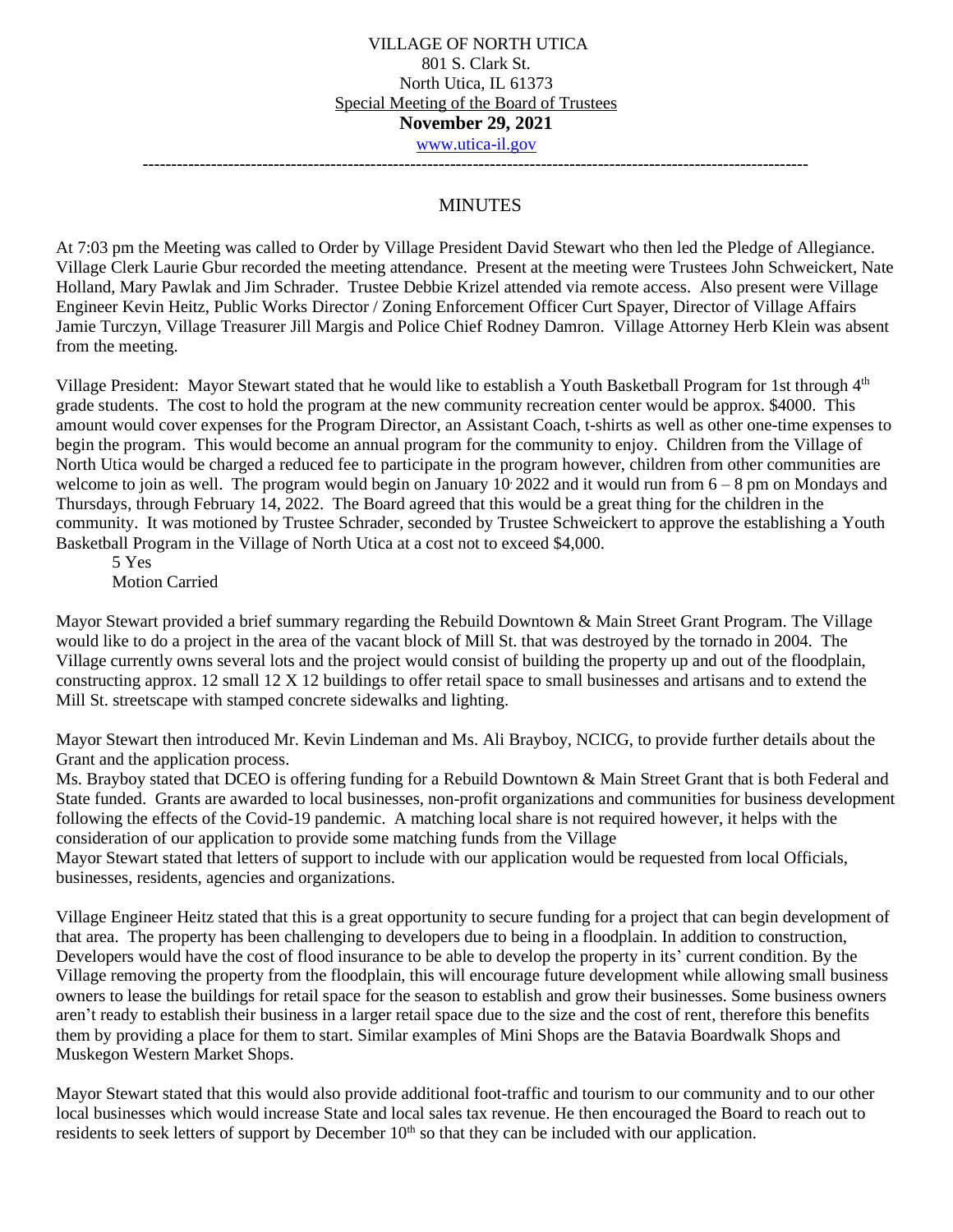**---------------------------------------------------------------------------------------------------------------------**

#### MINUTES

Trustee Schweickert asked if the Village would be able to approve the businesses that are going into the small retail shops. Mayor Stewart stated that they will have to apply for a space and that the Village would be looking for a variety of different businesses. The Village would own the buildings therefore, they would be leased to each business seasonally. They would be required to have minimum hours of operation such as Friday, Saturday and Sunday, however, they would be allowed to be open more if they choose. They would have electricity provided however, they will not have water or sewer at this time; The Village will have portable restrooms in the area for the season. There will be no Liquor Licenses granted for the retail shops.

Trustee Krizel asked about the application process and how the mini-shops will be leased out. Mayor Stewart stated that applications will be considered on a first come – first served basis.

Engineer Heitz stated that the application is due on January 10, 2022. The Village 'Mini Mill St. Shops' Project will consist of building up the Village owned property, extending the Mill St. streetscape north to the bridge over Clark Creek; additional stamped concrete sidewalk and lighting, a stone wall along the east and south side near the Memorial where  $10 - 12$  portable Mini retail shops will be placed.

It was then motioned by Trustee Schweickert, seconded by Trustee Pawlak to authorize the Village President to enter into an Agreement between the Village of North Utica and North Central Illinois Council of Government (NCICG) to submit an application for the Rebuild Downtown & Main Street Grant Program.

5 Yes Motion Carried

It was then motioned by Trustee Schweickert, seconded by Trustee Schrader to approve a Resolution for the Commitment of a combination of Funds from the General Fund and TIF Funds in the amount of \$250,000 for the Rebuild Downtown & Main Street Grant Program. R2021-05

5 Yes Motion Carried

Village Clerk:

It was motioned by Trustee Schrader, seconded by Trustee Pawlak to schedule all future meetings of the Village Board and Planning Commission to be held in the new Village Hall Administrative Building located at 248 W. Canal St., Utica, IL

5 Yes Motion Carried

It was motioned by Trustee Holland, seconded by Trustee Schweickert to approve the 2022 Schedule of Village of North Utica Board of Trustee Meetings, Committee Meetings and Planning Commission Meetings.

5 Yes Motion Carried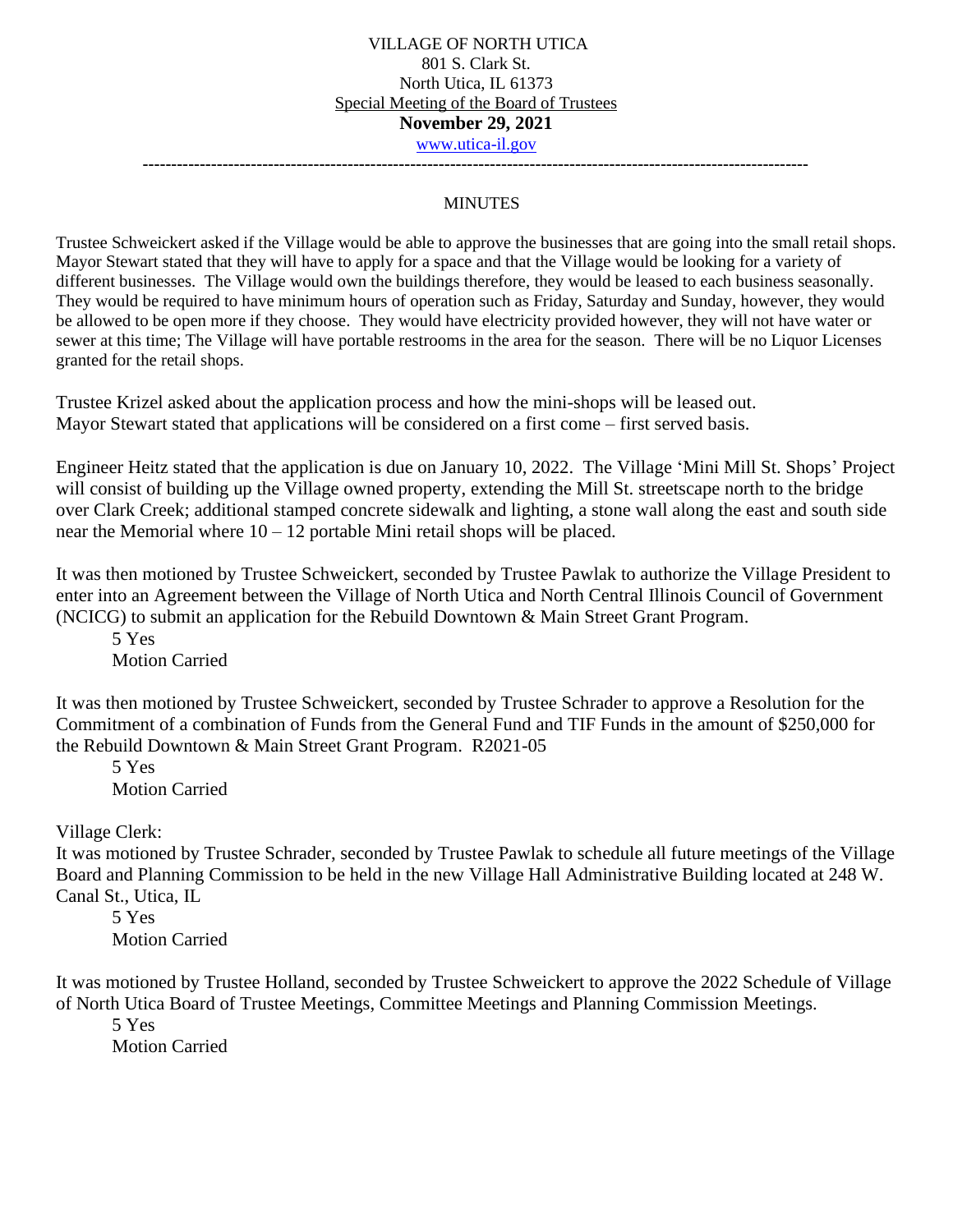**---------------------------------------------------------------------------------------------------------------------**

#### **MINUTES**

Donations & Advertising Requests:

It was motioned by Trustee Schweickert, seconded by Trustee Holland to approve 2022 advertising in Starved Rock Country Magazine at Level 2 plus quarterly full-page ads at a cost not to exceed \$5,988. It was also noted that Utica Business Association will be sharing in the cost again.

5 Yes Motion Carried

It was then motioned by Trustee Pawlak, seconded by Trustee Krizel to approve a donation to Utica Garden Club in the amount of \$500 toward expenses for decorating the planters for the Holiday Season.

5 Yes Motion Carried

Director of Village Affairs: Director Turczyn provided an update on Village Affairs and upcoming events being held in the Village.

Events – The Christmas in the Village event went really well. There were a lot of kids enjoying the activities. The Utica Fire Department Santa Parade will be held on Saturday, December 18, 2021.

IFiber Communications will provide internet / data services to the new Village Administrative Building as well as to the Village Police Department. The cost will be \$ 1,500 each annually, and \$ 5,450 as a one-time charge. It was motioned by Trustee Pawlak, seconded by Trustee Schweickert to Authorize the Village President to enter into a five-year Contract between the Village of North Utica and IFiber Communications for the purpose of Internet / Data Services for the new Village Hall Administrative Building and the Police Department, in a cost not to exceed \$ 1,500 each annually, and \$ 5,450 as a one-time charge. ORD 2021-37

5 Yes Motion Carried

It was noted that we will still need a new server at the new building eventually however, the Village office will get moved in and settled first. The Administrative Offices will be moved in January 2022 however, all future meetings will be held at the new building.

Village Treasurer: NONE

Police Department: Chief Damron stated that everything went well during the Christmas in the Village weekend event.

Building/Zoning Enforcement Officer: NONE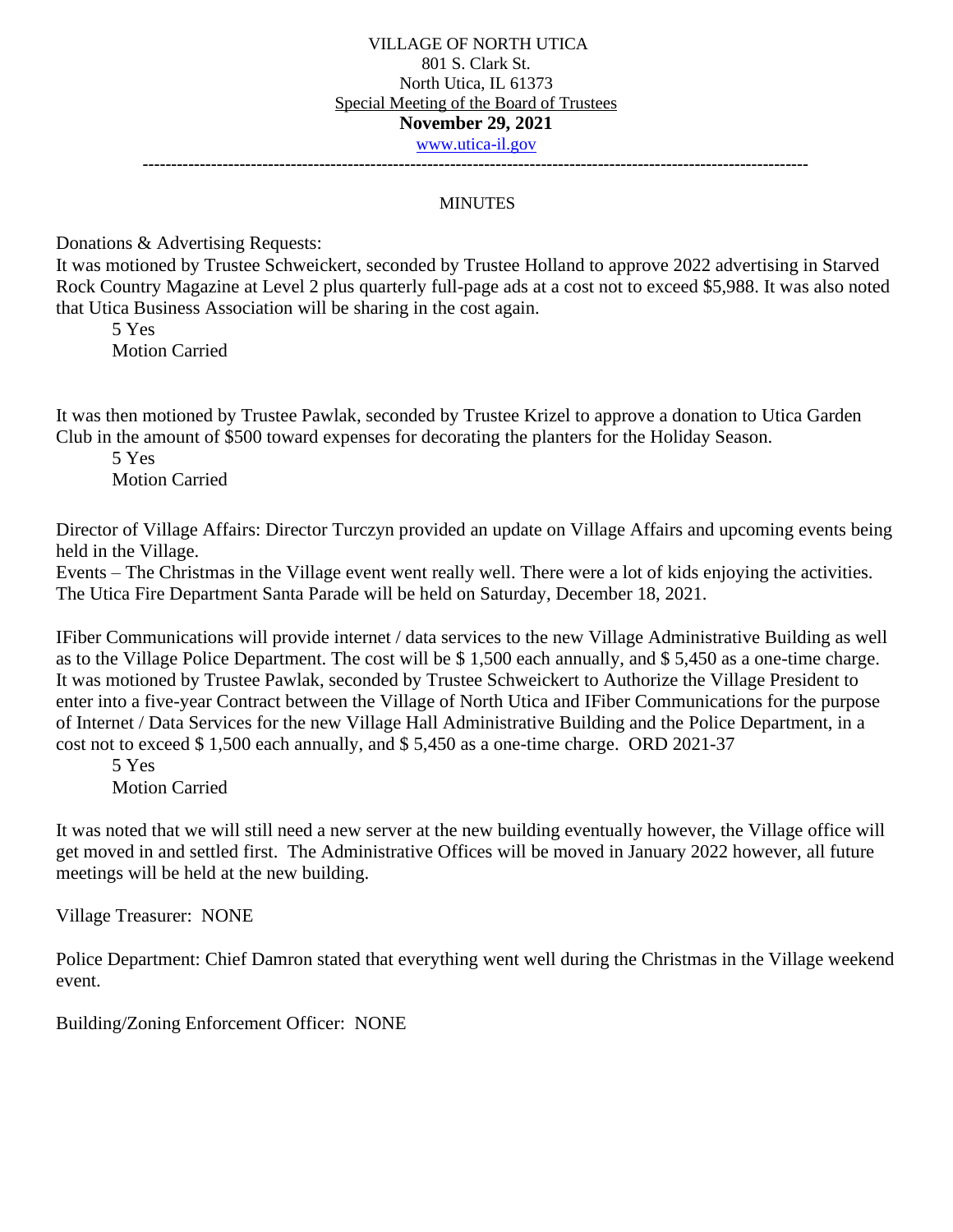**---------------------------------------------------------------------------------------------------------------------**

# MINUTES

Maintenance Department: Public Works Director Spayer provided an updated on the ongoing projects in the Village.

Salt Spreader - Spayer stated that the department is getting the trucks ready for plowing and salting for the winter season.

One of the salt spreaders is not in operation and parts are no longer available so it can't be repaired. The cost to purchase a replacement salt spreader is approx. \$7,000. It was motioned by Trustee Schrader, seconded by Trustee Pawlak to approve the purchase of a new salt spreader in an amount not to exceed \$7,000.

5 Yes

Motion Carried

HR Green – It was motioned by Trustee Schrader, seconded by Trustee Schweickert Authorize the Village President to enter into an Agreement with H. R. Green for the purpose of Engineering & Consulting for projects within the Water / Wastewater Department. ORD 2021-38

5 Yes Motion Carried

Stewart Spreading, Inc. – It was motioned by Trustee Holland, seconded by Trustee Schrader to Authorize the Village President to enter into an Agreement with Stewart Spreading, Inc. for services being provided in the Wastewater Treatment Plant, including weed and vegetation removal and the replacement of a Rock Filter. It was noted that there will be no land application needed. ORD 2021-39

5 Yes Motion Carried

Village Engineer: Village Engineer Kevin Heitz provided an update on the ongoing projects in the Village. Rt. 6 & Rt. 178 Intersection Roundabout Project – Ameren has completed the relocation of the gas line and D Construction has completed the relocation of the Village utilities. Construction of the roundabout is scheduled to begin in Spring 2022.

Non-MFT Road Project – Advanced Asphalt did a great job on the road project. It was a good project to get completed before winter. A payment will be submitted to the payables for the December 9<sup>th</sup> Board meeting. The Village will be looking at doing a large MFT Road Project next year; approx. \$375,000.

New Village Hall Administrative Building – The building is almost complete and looks good. The contractors have been really good to work with.

Village Attorney: Absent

Committee / Trustee Reports: NONE

Public Comment: NONE